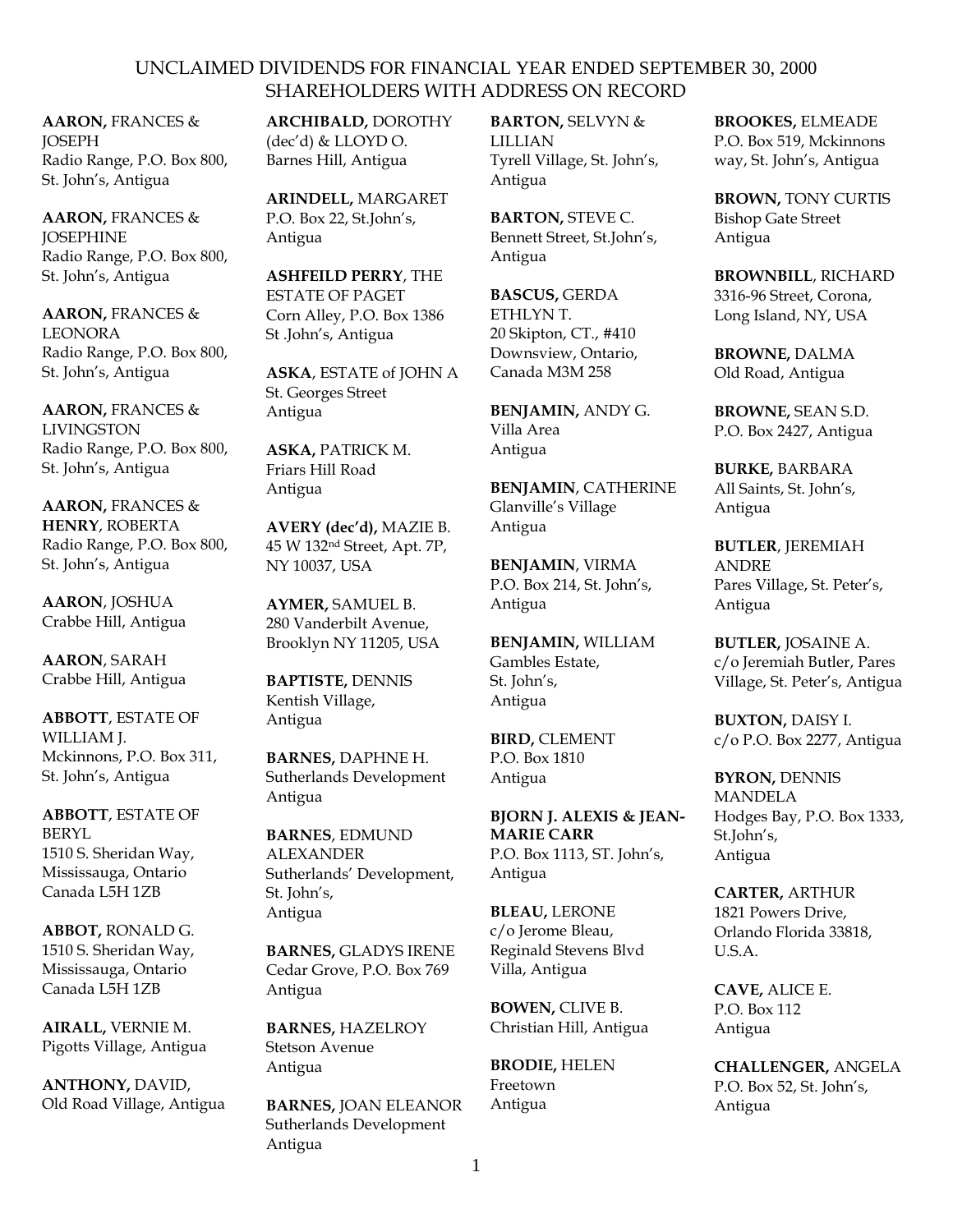**CHALLENGER**, BRIAN D. Briggins Road Antigua

**CHALLENGER**, SHARON ELAINE P.O. Box 619 Antigua

**CHALLENGER,** WESLEY & REEBA ST. Johnston Village, St. John's, Antigua

**CHARLES**, G. CONROY & PHILMORE Cedar Grove, St. John's, Antigua

**CHARLES,** ROCHELL Cedar Grove Antigua

**CHRISTIAN, DUANE** EDWARD, Scotts Hill, P.O. Box 20, St. John's, Antigua

**CHRISTIAN-FERRANCE,** RUPERTA 18 Sandown Drive, Rainham, KENT-ME89DU, UK

**CHRISTOPHER**, GARON & KALILAH Union Road, Grays Farm, P.O. Box 622, St. John's, Antigua

**CLARKE,** ESTATE OF **ARTHUR** c/o Enid Clarke, English Harbour, Antigua **COATES,** LENNOX M. C/o Earl Coates Glanvilles Antigua

**COCHRANE,** COURTNEE c/o Neil Cochrane, Central Street, Villa Area, St. John's, Antigua

**CONSTANT**, JOHN Willikies Village, St. Philip's, Antigua

**COX**, GREGORY 12 A -2 Virgin Lane, Roseau Dominica

**CRUMPLER**, GIZELLE & **PETERSON**, DEAN I-25 Astoria Boulevard, Apt C, Long Island City, NY 11102, USA

**DAVID,** CARL 33 Huntington Avenue, Scarborough, Toronto Canada

**DAVIS,** D.H. & JOAN I. 11414 Woodson Avenue, Kensington, MD 20895, USA

**DAVIS**, ESTATE OF ETHEL c/o Winifred Barnes, New Street, St. John's, Antigua

**DORSETT**, ANDREW P.O. Box 137, Antigua

**DORSETT**, IVAN P.O. Box 137, Antigua

**DOW**, EDMUND C. P.O. Box 395 Antigua

**EDWARDS,** AUDREY Matthews Road, All Saints, St. John's, Antigua

**EDWARDS,** CLARENCE Flambouyant Ave., Paradise View, P.O. Box 2016, St. John's, Antigua

**EDWARDS,** JULES WAVEL P.O. Box 1488, St.John's, Antigua

**EDWARDS,** KEITH R. & DERRICK O. Sutherlands, Five Islands P.O. Box 238 Antigua

**EDWARDS,** NORMA & DALMAIN P.O. Box 566, Antigua

**EDWARDS,** WALTER P., CAROL A.P. & CLEMENT C/O G. Edwards, Falmouth St. Paul's, Antigua

**EDWARDS**, WILLIAM Clarke's Hill House, Clarke's Hill, St. John's, Antigua

**EPHRAIM**, CARLYLE W. Branch Avenue, St. John's, Antigua

**EPHRAIM,** JOSEPH MCDONALD Michaels Village Antigua

E**PHRAIM,** LESLIE C. Michaels Village Antigua

**EVANSON,** ADRIAN & **YVETTE** Rosedale, Queens NY 11413 **I**ISA

**EVANSON**, LORI ANN M. c/o Patrick Evanson, Upper Gambles, St. John's, Antigua

**FERDINAND,** VOISTIN & MURIEL 227 Gwendolyn Rd., Leicester, England

**FERNANDEZ,** ESTATE OF MAUREEN ETHLYN High Street, St.John's, Antigua

**FERRIS,** JAMES C & BELL FERRIS, GLORIA Cedar Grove #9, P.O. Box Coleman Bay, St. Maarten

**FERRIS,** JOYLIN Potters Village, St.John's, Antigua

**FERRIS**, MAURICE L. 80 NE 164 Street N. Miami Beach, FL 33162 USA

**FERRIS,** ROLAND Piggott's Village Antigua

**FINCH**, EUSTACE A. 17 Kendall Close, Kinyates, Green, Redditch B98 OQH, **I**K

**FORDE,** MARIA & EREN JOSEPH & JAN BRIGHT Federation Road, Grays Farm, St. John's, Antigua

**FRANCIS,** BONNIFACE Liberta Village Antigua

**FRANCIS,** CARL J. & ALEX R. Sawcolts, St. John's Antigua

**FRANCIS,** GEORGE, Barnes Hill, St.John's, Antigua

**FRANCIS,** GLENN Vivian Richards St Antigua

**FRANCIS,** GEORGE, Barnes Hill, St.John's, Antigua

**FRANCIS,** GLENN Vivian Richards Street, St. John's, Antigua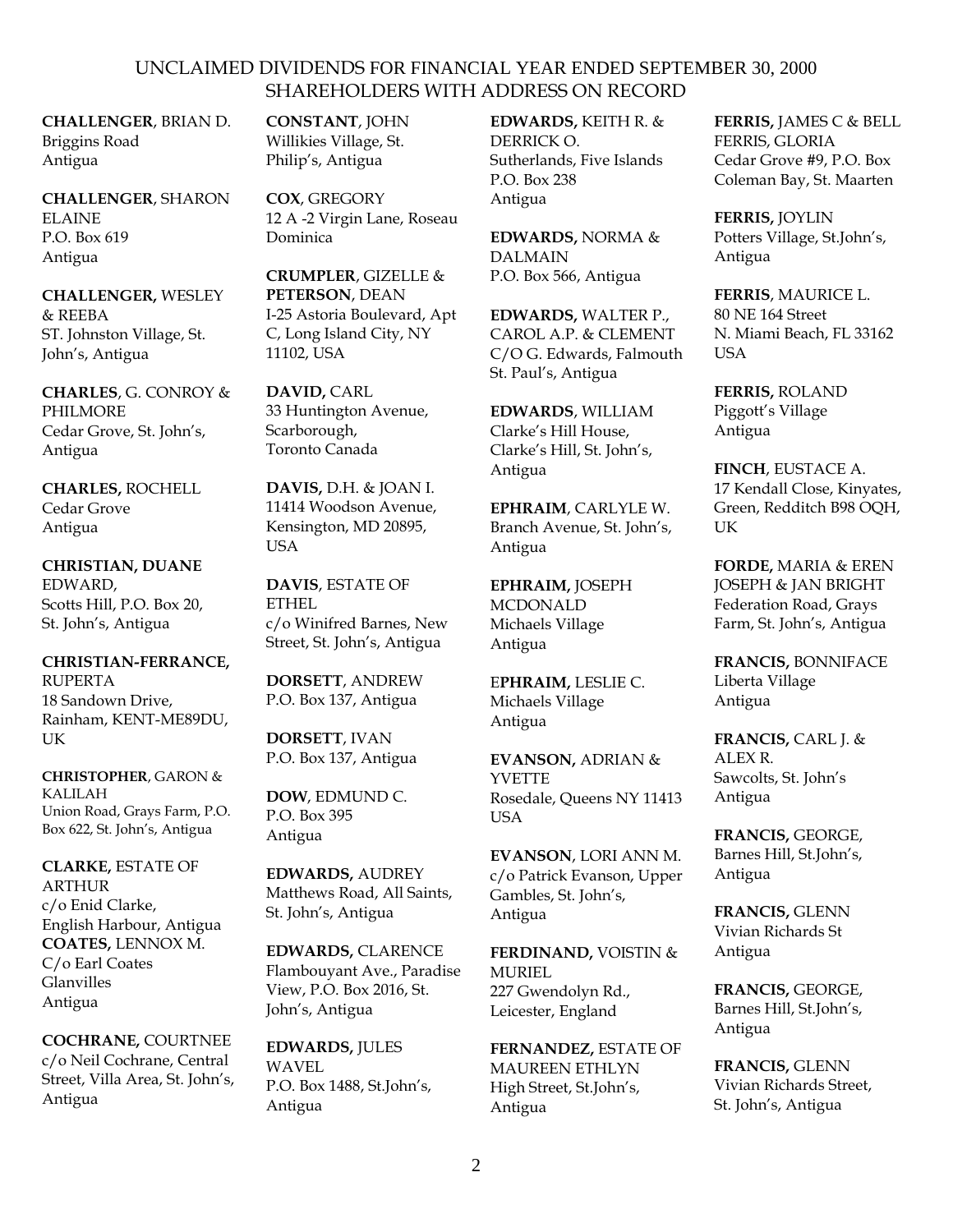**FRANCIS,** HEATHER SARAH ANN Christian Hill, St. John's, Antigua

**FRANCIS**, IAN FRANKLYN Christian Hill , St . John's, Antigua

**FRANCIS,** JOHN IVOR L. Christian Hill, St.John's, Antigua

**FRANCIS,** JOSEPH & ELIZABETH & C. **COCHRANE** & P. **FRANCIS** Grays Farm Antigua

**FRANCIS,** KEITH Urlings Village, St. Mary's Parish, Antigua

**FRANCIS,** NEIL ANDRE Christian Hill, St.John's, Antigua

**FRANCIS,** PAULINE & KEVIN P.O. Box 364, St. John's, Antigua

**FRANCIS,** SYLVESTER P.O. Box 3196, Wickham Street, Ottos, St. John's, Antigua

**FREDERICK,** ALVAN R. (DECD) & ALVIN L. c/o Fitzroy Knight, P.O. Box 211, St. John's Antigua

**GALLOWAY,** CHARLES & MILDRED Grays Farm, Antigua

**GEORGE,** ELVIS Jennings Village, Antigua **GEORGE,** ESTATE OF JOHN Old Road, St. Mary's Antigua

**GEORGE,** ILVA G. & RICHARD E. Seaton Village, St.John's, Antigua

**GEORGE,** SCHIEVROY & R. PETERSON P.O. Box 45, All Saints Antigua

**GOMES,** KEN C/o Winston Gomes Martins Village Antigua

**GUMBS,** ORVIL & **AARON,** JOSHUA Crabbe Hill, Antigua

**GOMES,** PAUL QUENTIN 8169-24th Ave. #3 Montreal, Quebec H1Z 3Y9 Canada

**GOMES,** ROBERT ISAAC 8169-24th Ave. #3 Montreal, Quebec H1Z 3Y9 Canada

**GOODWIN,** BRUCE W. Swetes Village, P.O. Box 1401, St. John's, Antigua

**GOODWIN,** DESIREE Upper Gambles Antigua

**GREAUX**, PIERRE P.O. Box 974, St. John's, Antigua

**GRIFFITH,** JAN KAREN Side Hill, St.John's, Antigua

**GRIFFITH,** STUART GEORGE W. c/o Wilkin Griffith Side Hill, Antigua

**HALL,** JEFFREY ROBERT P.O. Box 710, St. John's, Antigua

**HARRIS** WHITNEY D.D. Crosbies Antigua

**HEATH,** MARGARET V. 144 O'Connell Drive, East Hartford, CT 06118, USA

**HECTOR,** INDIRA D & **ARMSTRONG,** ARAH E**.** Bishopgate Street, St.John's, Antigua

**HENDRICKSON**, AUSTIN Parham, St. Peter Antigua

**HENRY,** ARTHUR R. 394-112 Hidden Valley Charlotte Amalie St. Thomas, 00801

**HENRY,** CANUTE L. Willikies Village Antigua

**HENRY**, CARLTON A. Bolans Village Antigua

**HENRY**, CLAYMORE Five Islands, St. John's, Antigua **HENRY,** FERNELLA Warren Road, Otto's Antigua

**HENRY**, JEROME A. Athill Street, St. John's, Antigua

**HENRY,** JOHN WILLIAM Warren Road, Ottos Antigua

**HENRY,** LESLIE W.A. P.O. Box 8304, St. Thomas 00801, USVI **HENRY,** OSCAR ETHELBERT Cochrane Estate, St. Peter's, Antigua

**HENRY**, RUPERT A & IRIS Martins Rd., Grays Farm, Antigua

**HENRY,** SHERRAN P.O. Box 1102, Antigua

**HESAN,** NICOLA c/o Joseph Fernandez, High Street, St. John's, Antigua

**HEWLETT**, CHARLESWORTH A.S. Powells, P.O. Box 89, St. John's, Antigua

**HILL,** COLLIN & KERI 7 Collanus Court, Etobicoke, Ontario, Canada M9W 6G5

**HILL,** DESMOND & DIANNE WHITE Bishopgate Street, St. John's Antigua

**HILL**, MARYLYN & VERE c/o Wilfred Hill, Parham, St. Peter's, Antigua

**HILL,** VIRGIL, COLIN & BOMLYN P.O. Box 1362, Antigua

**HODGE,** DAVID E. P.O Box 2331 Antigua

**HOLLIMON,** THEREN S. P.O. Box 91 Antigua

**HOSFORD**, DAPHNE & **SPENCER**, RONNIE Liberta Village, St. Paul's, Antigua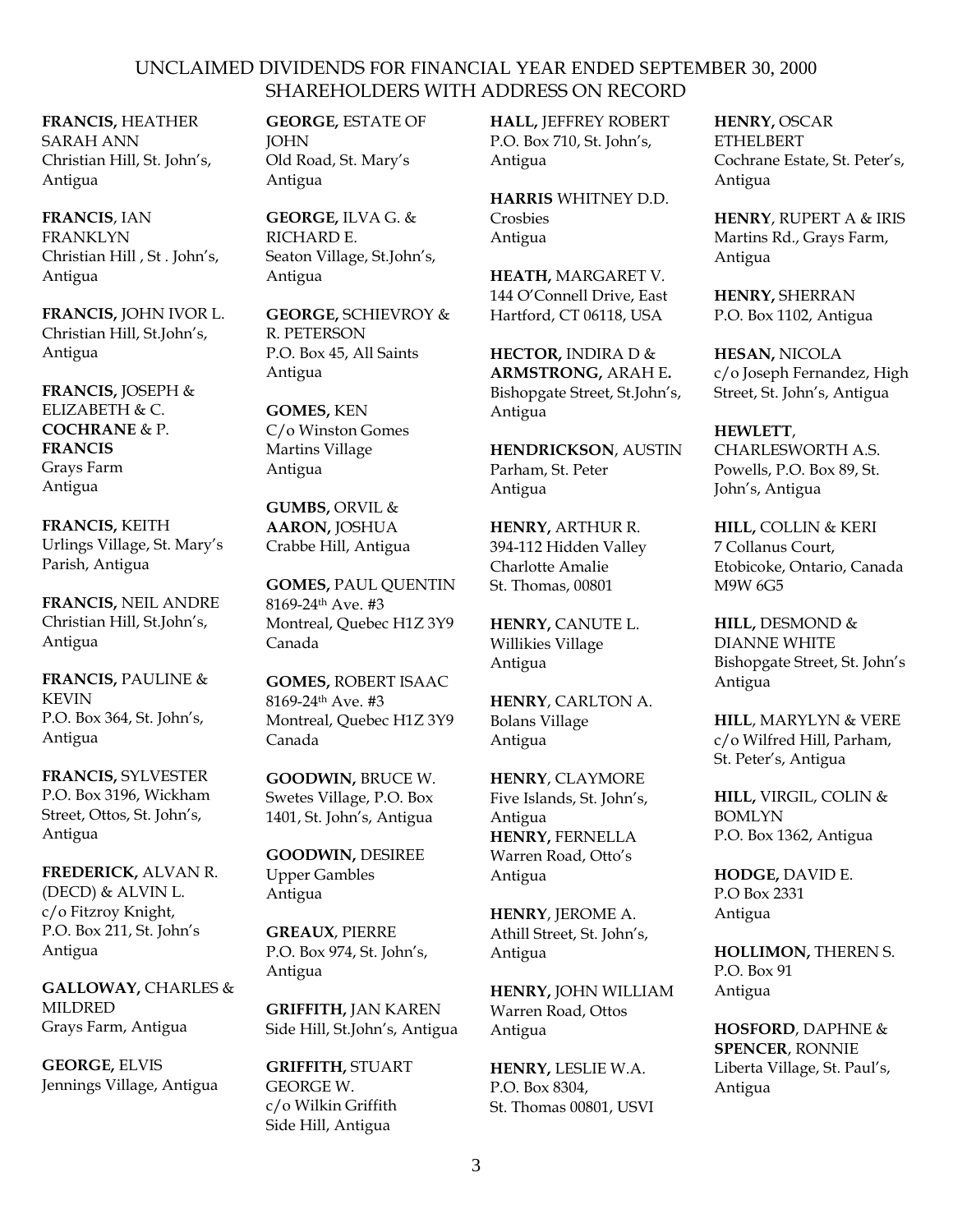**HOSFORD,** DAPHNE, DANIE & DAVIDAIRE **& WILLIAMS,** DALE Liberta Village, St. Paul, Antigua

**HUMPHREYS,** ROBERT B.  $(Ir.)$ 1229 Winsted Road, Unit #45 Torrington, CT 06790, USA

**ISAAC,** MARZEL 116 Capworth Street, Leyton E 10 7 HE, London, England

**ISAAC,** SHANE A378 Aylesworth Ave., Scarborough, Ontario

**ISAAC,** WILLIAM E. (dec'd), LAURICE T. & VERE E. P.O.BOX 2819 Grand Central Station, New York, N.Y. 10163, USA

**MERCHANT,** IVY D**. &**  SANDRA LUANN **JACOBS** 2445 Homelands Dr. Unit 2, Mississauga Ont. Canada L5K 2C6

**JACKSON,** BEVERLY 43 Bronx River Rd., #8D Yonker, NY 10704-4422 USA

**JACOBS,** FAYE MARIA Buckley's New Ext., St. John's, Antigua

**JACOBS,** LLOYDSTONE F.  $(Ir)$ Old Runway, Antigua

**JACOBS**, YVETTE George Street, Green Bay Antigua

**EUDELLE,** JACQUELINE **& SHAW,** CLINTON Grays Hill Antigua

**JAMES**, ELROY S. Christian Street, Grays Hill, Antigua

**JAMES**, GEORGE L.C. P.O. Box 274 Antigua

**JAMES**, HERBERT M. & ARTWELL Bethesda Village Antigua

**JAMES,** JESSICA Parham Town Antigua

**JEFFREY,** SHANE STEVEN c/o David Jeffery, Codrington, Barbuda

**JEREMIAH**, SAMUEL & MARTHA Urlings Village, Antigua

**JEREMY,** YVONNE Pigotts Village, St. George's, Antigua

**JOHN,** HUGH A.M.A. c/o Gene Antonio, All Saints Road, St. John's, Antigua

**JONAS,** HENRY L. 17 Camacho's Ave., St. John's, Antigua

**JONAS,** GEORGE WILLAM 17 Camacho's Ave., St. John's, Antigua

**JONAS,** JOSHUA M, PASTOR HENSWORTH & VANDAH P.O. Box 1763, St.John's, Antigua

**JONES,** JAMES E. KING 735 Magneta Street, Apt #7D, Bronx, N.Y. 10467, USA

**JONES**, JAMES K. & TRAVEL C. 735 Magneta Street, #7D Bronx NY, New York 10467, **USA** 

**JOSEPH,** CHARLES SAMUEL Radio Range, P.O. Box 1043, St. John's, Antigua

**JOSEPH,** CORTWRIGHT C/o Victoria Elliot Bendals Village Antigua

**JOSEPH,** CAREY C/o Victoria Elliot Bendals Village Antigua

**JOSEPH,** DAVID & **CLARENCE** 6733 Bakman Avenue, Apt. 12, North Hollywood CA 91606-1981, USA

**JOSEPH**, HYACINTH P.O. Box 689 St. John's, Antigua

**JOSEPH,** JAMES ALISTON & ELAINE C. Willikies Village Antigua

**JOSEPH,** KARL A. Bolans Village Antigua

**JOSEPH**, KEVIN D. & FRESTON Lightfoot West #2, P.O. Box 874, St. John's, Antigua

**JOSEPH,** MICHAEL S.A. 37 Newgate Street, St.John's, Antigua

**JOSEPH**, RONALD E. Bolans Village Antigua

**JOSEPH**, SANDRA G. P.O. Box 3111, St. John's, Antigua

**JOSEPH**, SONIA Bolans Village, St. John's, Antigua

**JOSIAH,** DESRIE L. 6936 N. Autumn Avenue Clovis, CA 93619 **I**ISA

**KING**, AMBER Bolans, St. John's, Antigua

**KING**, EBONY Bolans, St. John's, Antigua

**KING,** SELWYN & NADIA Parham, Antigua

**KNOWLES,** ESTATE of NOEL Clare Hall, St. John's, Antigua

**LAKE,** EUSTACE S. P.O. Box 1212 Antigua

**LAKE,** MARY J & AYOKA NOEL 1223 Troy Ave, Brooklyn 11203, U.S.A

**LAKE,** TED ROGER Villa Area, Antigua

**LAMBERT**, GAYE P.O. Box 1275, St. John's, Antigua

**LAWRENCE**, AMABEL Cooks Hill, St. John's, Antigua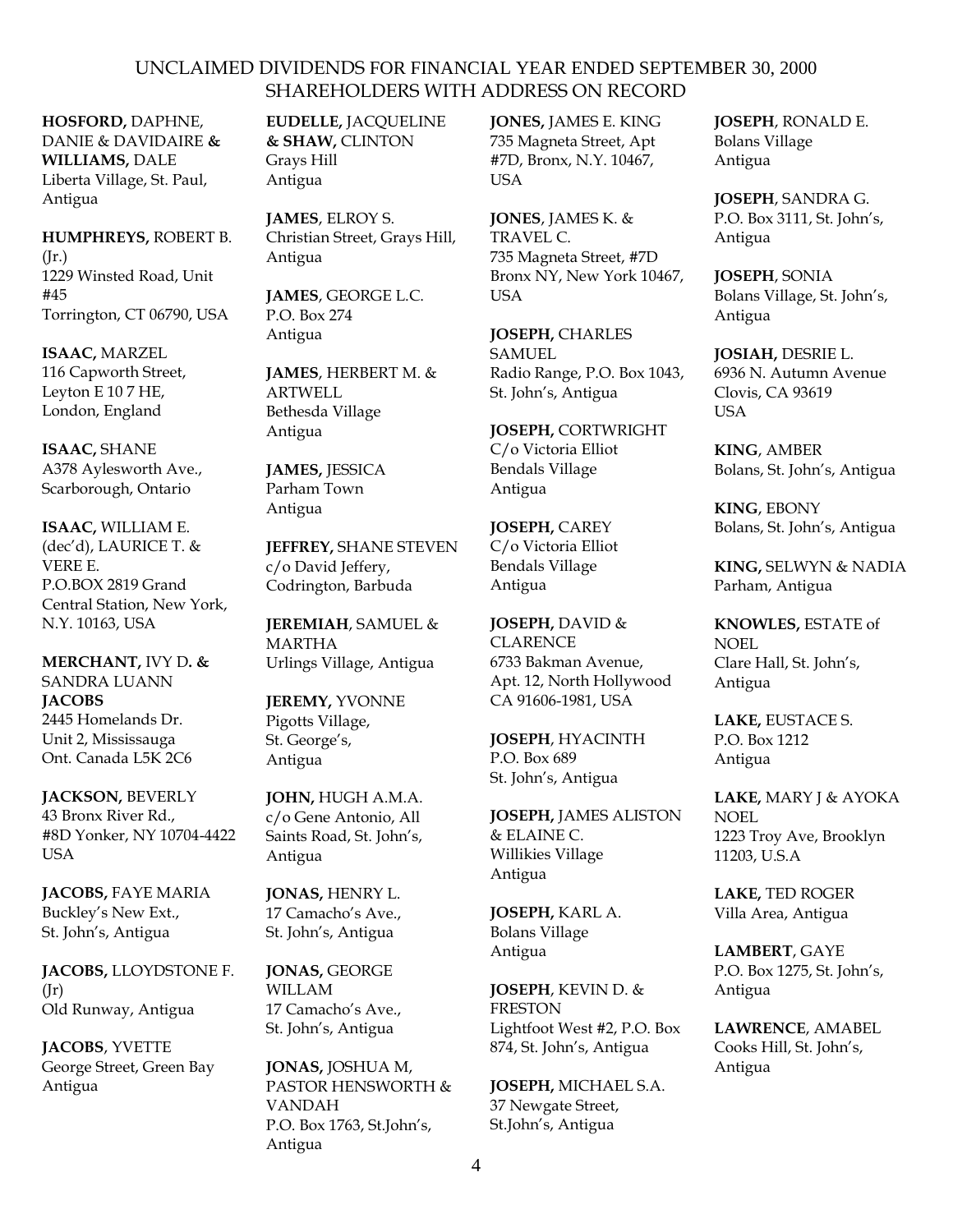**LAWRENCE,** MATTHIAS I  $&$  EMILY 27 Gallivan Blvd., Dorchester MA 02124-4516

**LETT,** GEORGE c/o Mrs. F. Griffith I.T.C., Church Street, St.John's, Antigua

**LEWIS**, GEORGETTA Barnes Hill, Antigua

**LEWIS**, NOTA Barnes Hill, Antigua

**LEWIS,** MARY S. Old Road, St. Mary's, Antigua

**LEWIS,** QUENTIN Barnes Hill, St. John's, Antigua

**LEWIS,** SAMUEL WALTER Central Street, Villa Area St. John's, Antigua

**LIVINGSTONE**, IRENE Old Road Village Antigua

**MANNIX,** FERNIE I. P.O. Box 530, Antigua

**MARSH,** HELEN A. & HARRIS, RUDOLPH Five Islands, Antigua

**MARSH,** HUGH **MILLINGTON** English Harbour Antigua

**MARTIN,** ALBERTO W. P.O. Box 2612, Wireless, Antigua

**MARTIN,** CORTWRIGHT D.69 St. James Road, Stratford, London E15 IRN

**MARTIN,** CHRISTOPHER GILES

104 Balaam St. Plaiston, London E13, England

**MARTIN,** DON TERRY Kentish Road, St. John's, Antigua

**MARTIN**, ERNEST M. c/o E. Dickenson St. George Street, St. John's Antigua

**MARTIN**, FABIAN FITZGERALD Michaels Village, P.O. Box 218, St. John's, Antigua

**MARTIN (Jr.),** GEORGE I.W. Lionel Hurst Street, P.O. Box1800, Antigua

**MARTIN**, JOHN SWAIN Kentish Road, St. John's, Antigua

**MARTIN,** JOSEPH IGNATIUS P.O. Box 218 Antigua **MARTIN,** LESROY ALEXANDER Kentish Road, St. John's, Antigua

**MARTIN**, TYRONE (HUBERT A.) 456 Rutland Street Westbury, NY 11590 USA

**MASON,** CHARMAINE South Street, St. John's, Antigua

**MASON**, GENE South Street St. John's, Antigua **MASON,** OSCAR & TERRY EDWARDS South Street, St. John's, Antigua

**MASSIAH,** THE ESTATE OF MAUREEN R. P.O. Box 858, St. John's, Antigua

**MATTHEW,** CALVIN BARRYMORE Tinning Village, St. John's, Antigua

**MATTHEW,** GEORGE M. Gambles Terrace Antigua

**MATTHEW,** GLENMORE Tinning Village, Antigua

**MAYERS,** JUDITH Liberta Village, Antigua

**MAYNARD,** GRETA P.O. Box 24, Antigua

**MCCARTY**, **CHRISTOPHER** ALEXANDER. P.O. Box 2031 Charlotte Amalie, St. Thomas, USVI 00801

**MCMASTER**, COLLETTE & ARLENE Old Parham Road, St. John's, Antigua

**MICHAEL,** ESTATE of DORIS AGATHA St. Mary's Street, Antigua

**MICHAEL,** MARIO L. P.O. Box 477, St. John's, Antigua

**MORRIS**, STEPHANIE E. P.O. Box 2423, ST. John's Antigua

**MURDOCH,** COLIN TREVOR P.O. Box 408, St.John's, Antigua

**MUSSINGTON,** ALEXANDER

Jeffrey's Village Antigua

**MUSSINGTON,** DEVON GLADSTONE Bryson Street, St.John's, Antigua

**MUSSINGTON,** ELAINE Bryson Street, St. John's, Antigua

**MUSSINGTON,** LEONARD Bryson Street, St.John's, Antigua

**MUSSINGTON,**  REGINALD Bryson Street, St.John's, Antigua

**MUSSINGTON,** SELINA Bryson Street, St.John's, Antigua

**MYKE,** CLEOTHA AROAH 21 South 14th Ave. Mount Vernon, NY 10550 **USA** 

**NANTON,** ALEX RUSSEL 10517 Angelcrest Drive River View Florida, 33569, USA

**NICHOLAS,** DEBBIE FRANCINE Wireless Road, Clare Hall, St. John's, Antigua

**NICHOLAS,** SANDRA ANITA Wireless Road, Clare Hall, St. John's, Antigua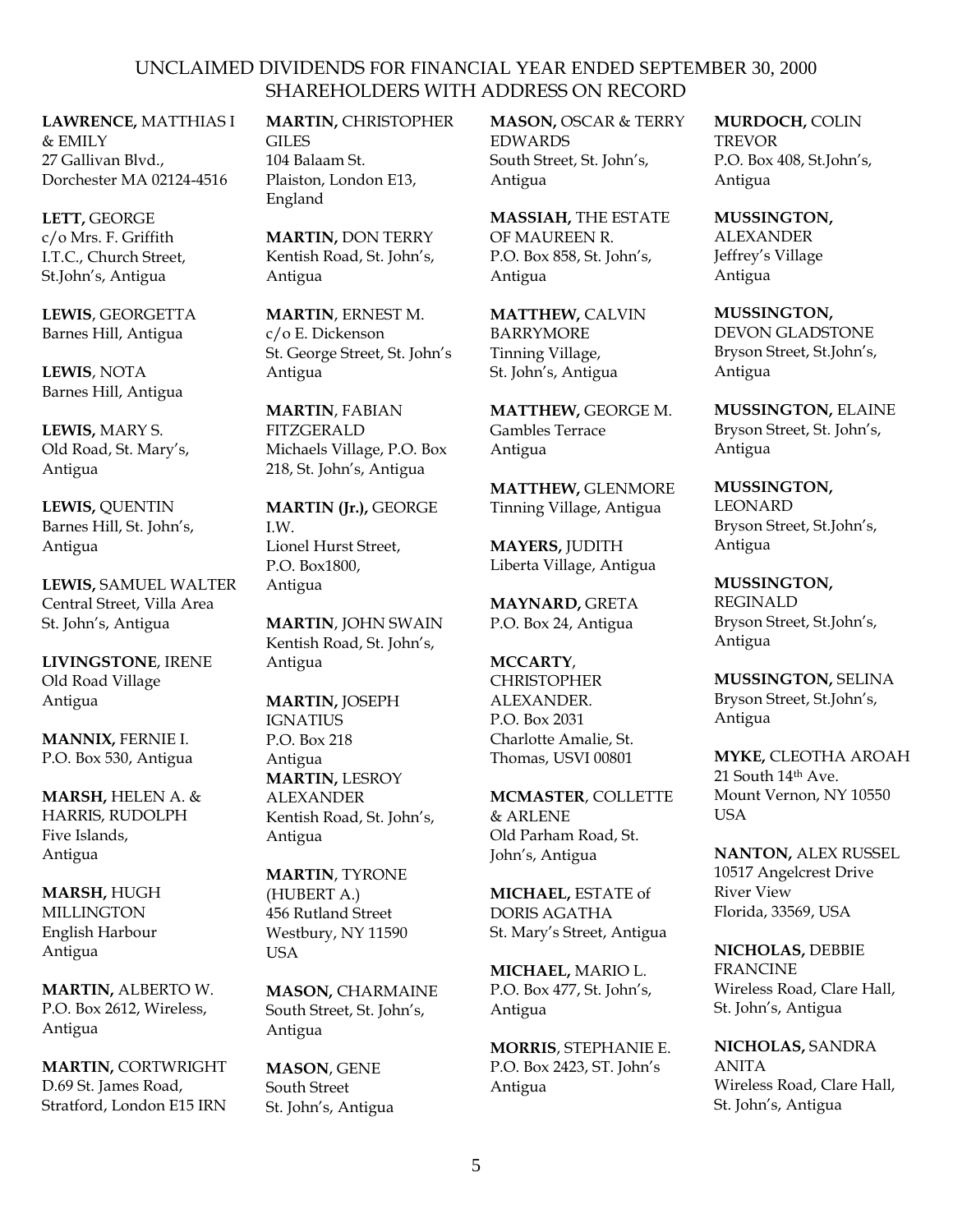**NICHOLLS,** ESTATE OF YVONNE 62 Fairfield Rd.,Ilford , Essex, England

**NOEL,** AYOKA INETA 1223 Troy Avenue, Brooklyn , N.Y 11203, U.S.A

**NORDE,** EDINIZ V.C Carlisle Estate, St. George's, Antigua

**NORDE,** JASON BRIAN Carlisle Estate, St. John's, Antigua

**NORFORD,** ROSEMARIE P.O. Box 473, St. John's, Antigua

**OSBOURNE,** HEATHER & CHERRIE ANN P.O. Box 1672, St. John's, Antigua

**PAIGE,** ROLSTON C. Jr & CHARMAINE L. C/o Rolston Paige, Armstrong Road, Grays Farm, St. John's, Antigua

**PARKER**, CALVIN H. #9 Paynters Paradise, St. Georges, Antigua

**PAUL,** JAMES & CHARLENE.M.G & VALARIE.V 80 Atkinson Road, Custom House, Newham E16 3LS, London, ENG

**PAUL,** JAMES A., A.D.L., P.M.J & ANETTA P.M. 56 Wager Street, BOW London E3 4JE, UK

**PAYNE,** ALICE MARY (dec'd) P.O. Box 194, Antigua

**PAYNE,** JOSEPH E. Bolans, St. Mary's, Antigua

**PAYNE,** JOSEPH N, STARIA & ANDREA P.O. Box 218, The Valley, Anguilla, B.W.I

**PAYNE,** MICHAEL & **SCHOLAR**, JOYCELYN McDonald Street, Ottos, St. John's, Antigua

**PAYTON,** RALPH P.O. Box 109, St.John's, Antigua

**PERRY,** ELDON 24-22-98th Street, East Elmhurst, New York 11369 **USA** 

**PERRY,** MICHELE **LUCILLE** Corn Alley, P.O. Box 1386, St. John's, Antigua

**PERRY**, PERCIVAL DA COSTA Corn Alley, P.O. Box 1386, St. John's, Antigua

**PETERSON,** LEVI & REGINALD Bendals Road, Antigua

**PHILIP,** DRURY O. 4420 Dereimer Avenue, Bronx NY 10466, USA

**PHILIP,** GLENROY KENSWORTH. Pares Village, Antigua

**PIGOTT**, DAVID CALVIN ARNOLD P.O. Box 271 Antigua

**POTTER,** CRAIG Paradise View Antigua

**PROCTOR,** CORDELLA C. Grays Hill Antigua

**PROCTOR,** EMILE Grays Hill Antigua

**RAEBURN,** ALEXANDER St. Clair Estate Antigua

**RAMSEY,** JEROME L. Willikies Antigua

**RICHARDS**, ALBERT MAXWELL (decd) 14331 SW 97 Lane Miami, Florida 33186, U.S.A

**RICHARDS**, COURTENAY 1711 Straight Path, Lynden Hurst, N.Y. 11757, USA

**RICHARDS,** EDERLE LOUISE 44-15 Colden St., Apt 7X, Flushing, N.Y.11355, U.S.A

**RICHARDS,** ELESE 1711 Straight Path Lynden Hurst, NY 11757 USA

**RICHARDS**, JOANN Sea View Farm, St.John's, Antigua

**RICHARDS,** JOY B. 143-29 Barclay Ave. Apt. 5G Flushing NY, 11355 USA

**RICHARDS,** LISA 44-15 Colden St. Apt 7X, Flushing NY, 11355 USA

**RICHARDS,** MONA CYNTHIA Cashew Hill, St. John's Antigua

**RICHARDS,** ROMA C. 143-29 Barclay Ave. Apt. 6G, Flushing NY, 11355 USA

**RICHARDS,** TYRONE A. & YOLAN Christian Street, Grays Hill Antigua

**RICHARDS**, TYRONE A. Christian Street, Grays Hill Antigua

**RICHARDSON,** FRANCES A.D. Cassada Gardens, P.O. Box 986, St.John's, Antigua

**ROBERTS**, FITZGERALD 26817 Chianiana Dr., Wesley Chapel Fl 33544, USA

**ROBERTS,** JUNIOR & CLEMENT Jr. 1205 College Ave., #3B Bronx, NY 10456 USA

**ROBERTS,** SHANE Parham Town, St. Peter's, Antigua

**ROBINSON**, ELMA & AMBROSE, TWANA G. 228 CRESTWOOD DR, NAUGATUCK, CT 06770, USA

**ROBINSON**, ELMA & WILLIAMS, JAAMAL K. 228 CRESTWOOD DR, NAUGATUCK, CT 06770, USA

**ROBINSON,** MAUREEN Lake View Apts #23G 1590 Madison Avenue N.Y., 10092, USA

**ROBINSON,** VANESSA A. C/o JOSEPH ROBINSON New Winthorpes Village Antigua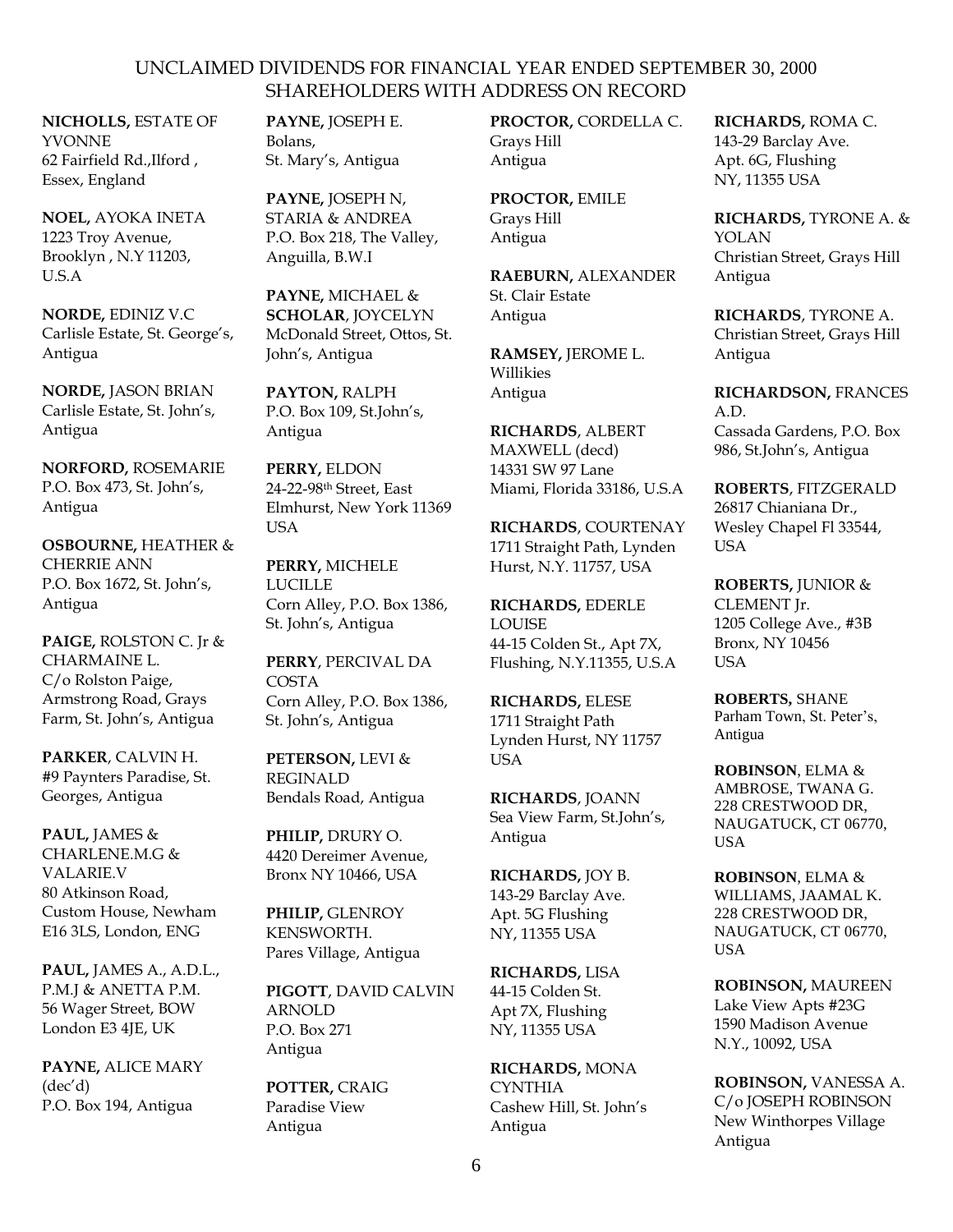**RODGERS,** COLLETTE A. P.O. Box 15, St. John's, Antigua

**RODGERS,** YORIE OLIVIA P.O. Box 271, Antigua

**ROYER,** ONIKA 1906 Ben Hogan Circle Orlando, FL 32808 USA

**RYAN,** JASON Bennett Street, Antigua

**RYAN,** SHAWN Bennett Street Antigua

**SALMON**, VICTOR H. , **WHYTE**, ANDREI L., & SALMON, LINSDAY A., Grays Hill, P.O. Box 661, St. John's, Antigua

**SAMPSON,** AJANAH & AJANIQUE P.O. Box 884 Antigua

**SAMPSON**, ANTHONY B  $(Sr.)$ P.O. Box 862, St. John's Antigua

**SAMUEL,** CLIFFORD American Road P.O. Box 1010 Antigua

**SAMUEL,** CLIFFORD A & FLOYDE M. P.O. Box 1010 Antigua

**SAMUEL,** CLIFFORD A & **WENDY** P.O. Box 1010 Antigua

**SAMUEL,** GEORGE & DAWN 1105Tinton Avenue, Apt#3, Bronx, New York 10456, **USA** 

**SAMUEL,** JOSHUA Potters Village, St.John's, Antigua

**SAMUEL,** KIM ALISON c/o Y. Samuel, Radio Range St. John's, Antigua

**SAMUEL,** THE ESTATE of **WRENFORD** Gambles Terrace Antigua

**SAMUEL,** STEVEN American Road P.O. Box 1010 Antigua

**SAMUELS**, CLEM Michaels Village Antigua

**SAUNDERS,** BASIL & OLIVE Fort Road Antigua

**SAWYER**, BRIAN AFRON 58 Collingwood Road, Colchester, Essex, England CO3 5AY

**SCHOLAR**, EILEEN & **CAROL** P.O. Box 922, Jolly Hill, St. Mary's, Antigua

**SCHWARTZ,** HAROLD ELLIS P.O. Box 84 Antigua

**SCHWARTZ,** VILMA P.O. Box 84, Antigua

**SEALY**, JOSEPH HAROLD Tindale Road, St. John's, Antigua

**SELWOOD,** ELOISE A. & **MURPHY**, DENISE T. Ottos New Town, Antigua

**SETH,** CHARLES JOSEPH Bethesda Village Antigua

**SETH,** DORNELLA & **ANDREW**, ANNETTA A. Bethesda, St. Paul, Antigua

**SHAW,** TYRONE P.O. Box 90, Kingshill Christiansted St. Croix 00851

**SIMON,** RUSS E.M Fort Road P.O. Box 331, Antigua

**SIMON,** SEAN Bolans Antigua

**SIMPSON,** PATMORE Freeman's Village Antigua

**SMITH,** KEITHLYN Freemans Village, St. John's, Antigua

**SOUTHWELL,** LEONARD W. & LILLIAN P. English Harbor, St. Paul's, Antigua

**SOUTHWELL,** WILBERT J., & YVETTE English Harbour, St. Paul's, Antigua

**SPENCE,** J.R. & **GREAUX,** ELENA G**.** P.O. Box 974, St.John's, Antigua

**SPENCER,** MARIELLA P.O. Box 285 Antigua

**STERLING,** ESTATE of GEORGE MONTIQUE Freeman's Village Antigua

**STEVEN**, SALLY & LLOYD Vine Cottage, Uanfechain Powys, SY22 6UJ,Wales

**STEVENS,** RAYMOND Upper Gambles Antigua

**STEVENS,** ROSALIND D. North Street, ST. John's, Antigua

**STEVENSON**, DAVID W. & CRAIG J.V. Lightfoot, St. George, Antigua

**SYLVAN Jr.,** DAVID P.F.H McKinnon's P.O. Box 1457 Antigua

**SYLVAN,** DAVID, CAROLYN & SHOMARI S.A Mc Kinnons P.O. Box 1457, Antigua

**SYMMONS,** CECELY 15 Anstey House, King Edward Road, Hackney E9 7LS, ENG.

**TEAGUE, THOMAS &**  CATHERINE Codrington, Barbuda

**TERRY,** LEROY E.J. 1435 Pensacola Way SE, Calgary, Alberta T2A 2H4 Canada

**THIBOU,** ISCON COX (dec'd) & MURIELLE I. P.O. Box 38, The Valley Anguilla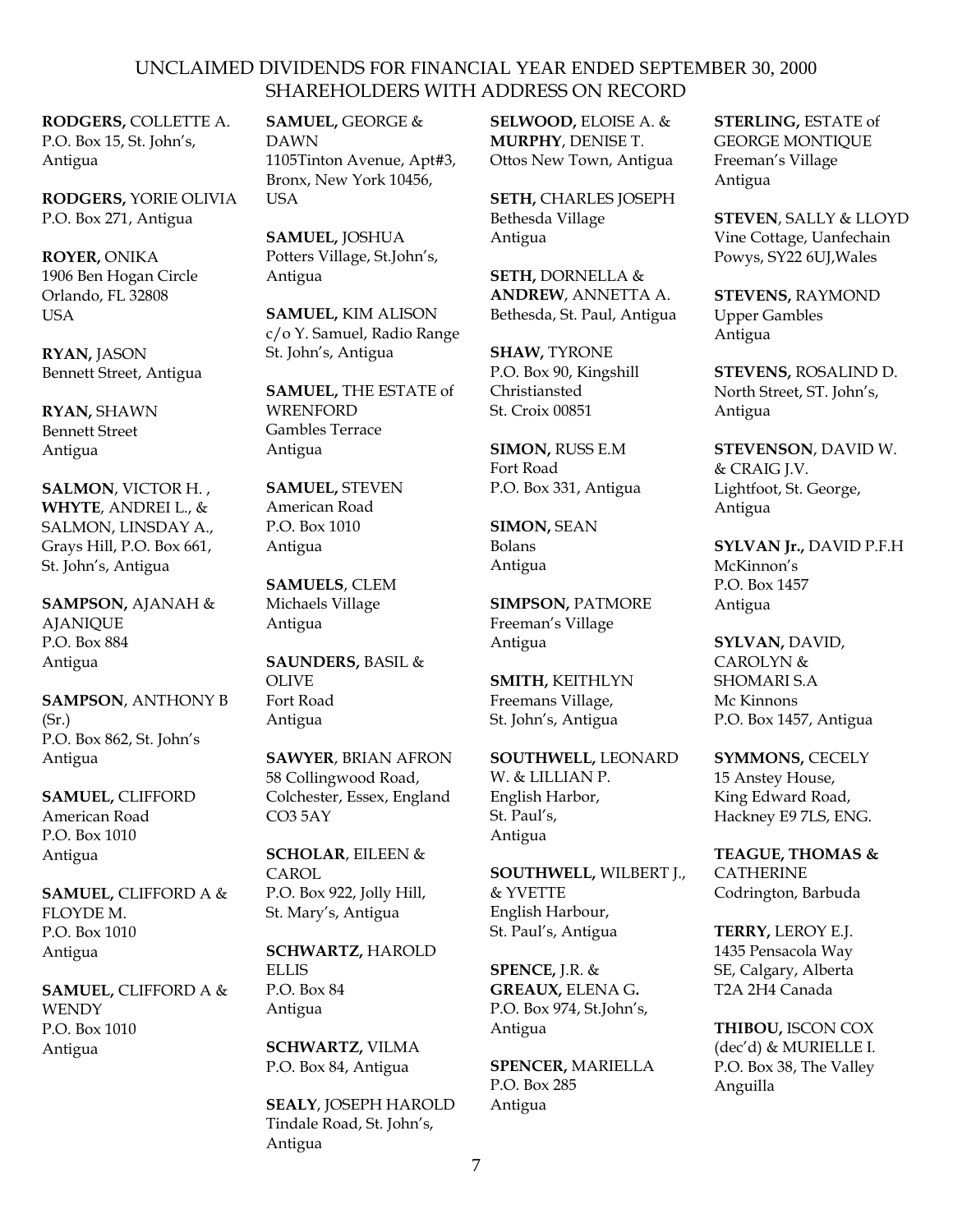**THIBOU,** RONALD & SAROJANI P.O. Box 886, Antigua

**THIBOU,** RONALD & SUNITA P.O. Box 886, Antigua

**THIBOU,** SAMUEL PERCIVAL Thames Street, Antigua

**THOMAS,** ALBERTINE & **CHARLES**, RANDOLPH Bendals Village, St. John's, Antigua

**THOMAS**, AVONDALE R.S. P.O. Box 1102, Antigua

**THOMAS,** EVERETTE 43 Crofton Park Road, Brockley, London SE4 1AF

**THOMAS,** MORIEL A. A. Pigotts Village, St. George Antigua

**THOMAS,** WENTWORTH 533 Grovewood Dr. Gretna LA 70056 **USA** 

**THOMAS-BRODIE,**  ALCAR c/o Glenette Thomas Pares Village, Antigua

**THOMPSON, JACOUELINE** 1227 East 51 Street, Brooklyn, NY 11234, USA

**TOMLINSON,** YVETTE D. Fitches Creek P.O. Box 1135, Antigua

**TONGE**, THEODORE A. Temple & South Street, St. John's, Antigua

**TREVOR & ROCHELLE KNIGHT; AMBROZINE BENJAMIN** Tindale Road Antigua

**TULLY,** FAVELL AUSTIN 249-50 148th Ave, Rosedale, NY 11422 USA

**TULLY**, THE ESTATE OF KENDRICK 128 04 Hawtree Creek Rd., South Ozone Park NY 11420, USA

**TULLY,** NATALIE A. 128-04 Hawtree Cr. Rd, South Ozone Park, NY, 11420, USA

**TULLY,** YOLETTE INGRID 128-04 Hawtree CR Rd, South Ozone Park, NY, 11420, USA

**TYSON**, JOHN R. P.O. Box 3754 Christiansted St. Croix USVI 00822

**UKONU,** JOSEPH P.O. Box 301049 Houston, Texas 77230 **UNDERWOOD,** ELVEDA Bethesda Village Antigua

**UNDERWOOD,** JOAN H. P.O. Box 462 Antigua

**WALKER,** AUDREY **DAISY** 1311 E New York Ave Brooklyn, NY 11212, USA

**WALKER,** NALDA P.O. Box 3034 Antigua

**WARREN,** STEADMAN J. John Hughes, Antigua

**WARRINGTON, MICHAEL** P.O. Box 520, St. John's Antigua

**WATKINS**, CECIL N. All Saints Village Antigua

**WEHNER**, ESTATE of **GEORGE** Parham Town, Antigua

**WESTON,** ALPHONSO A. & LENORE E. English Harbour Antigua

**WESTON,** GLEN L. & ALLAN English Harbour Antigua

**WHENER,** GARFIELD E. 138 Northdene Road West Knighton, LEC England LE26JH

**WILKINS,** DAVE ERRIC Sutherlands, Antigua

**WILKINS,** GWENEVERE Sutherlands Village Antigua

**WILKINS,** SANDRA JOAN Sutherlands Village Antigua

**WILLIAMS,** CLAIRA Old Road Village Antigua

**WILLIAMS,** ESTATE OF DORIS BYRIL 8 Wyckham St., Ottos, St.John's, Antigua

**WILLIAMS**, IRIS L. & JAMES JONES New Winthropes, St. John's Antigua

**WILLIAMS,** IRIS LEONA New Winthropes, St. John's Antigua

**WILLIAMS,** GLORIA Bolans, St. John's, Antigua

**WILLIAMS,** JOSEPHINE & **JOSEPH** P.O. Box 566, St. John's, Antigua

**WILLIAMS,** SAMUEL Crabbe Hill, Antigua **WILLIAMS,** ST. CLAIR P.O. Box 2531 Kingshill, St. Croix 00851

**WILLIAMS,** THEODORE R.A., P.O. BOX 4402 D/T, C/STED ST.CROIX, 00820 USVI

**WILTSHIRE, LOIS** P.O. Box 553 Antigua

**WINTER**, ATHILLE C.V. Dickenson Bay Antigua

**WINTER,** EDMUND & ANTOINETTE A. SMITH 1112 South 54th St. Philadelphia, PA 19143 USA

**WINTER**, ELRICK D. Dickenson Bay Antigua

**WINTER,** GLENDON E.R.ST.CLAIR Dickenson Bay Antigua